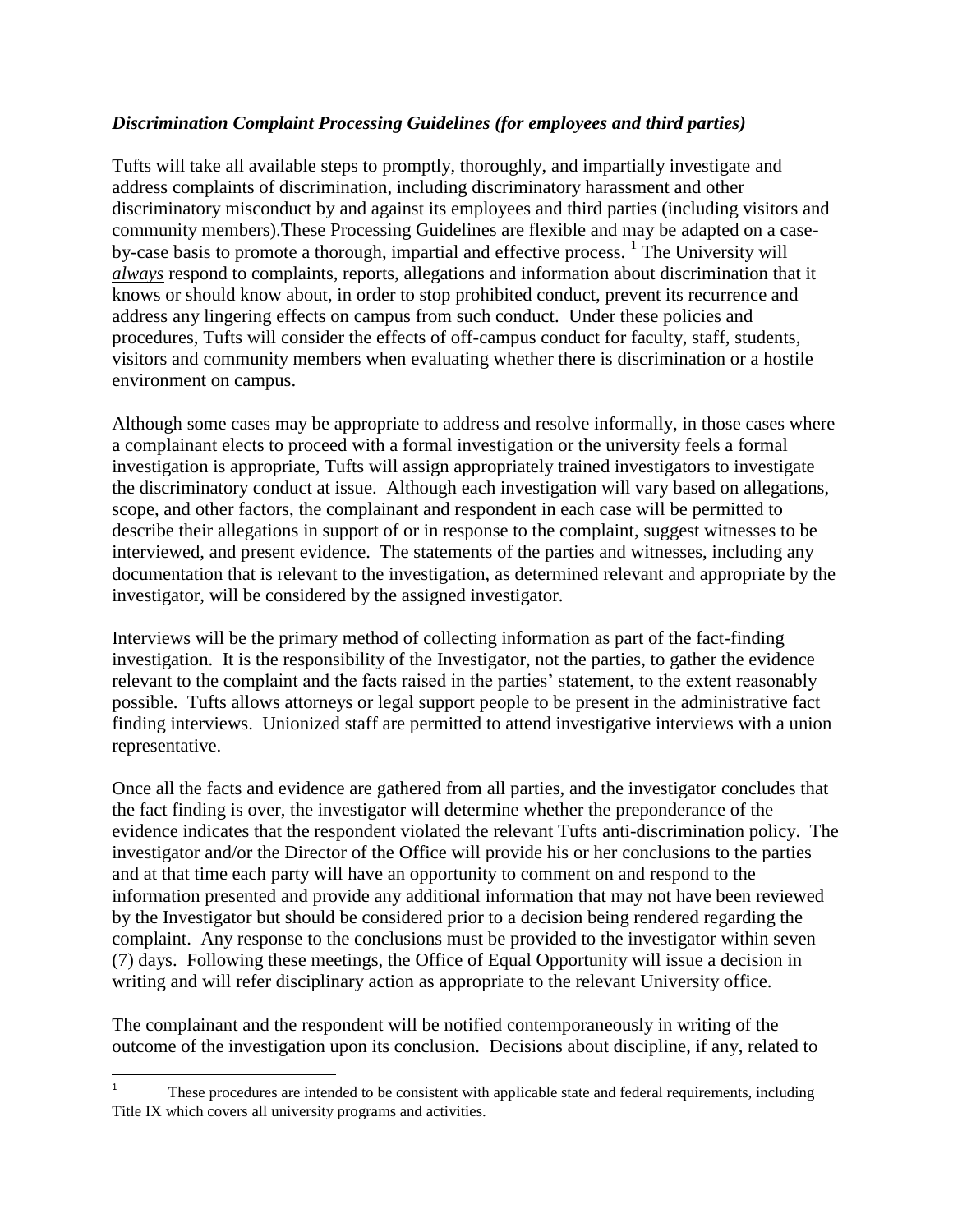the investigative findings will be the responsibility of the appropriate office, i.e., the Office of Human Resources in collaboration with the respondent's manager(s), for staff. The appropriate office will make a decision concerning the resolution of the complaint and any corrective actions that will be imposed.

In most cases, the described investigative process will take approximately 60 business days, though in more complex cases (e.g. many key witness interviews, volumes of evidence-based documents or investigations that require working with a subject matter expert) an investigative process may take longer. In addition, multi-party or other consolidated complaints may take longer than 60 calendar days. The investigator, the Director of the Office of Equal Opportunity or other designee will keep the parties apprised of any delays and the reasons therefore. The University will conduct its own investigation and adjudication of a complaint arising under this policy regardless of whether the alleged discrimination is also being pursued through the criminal justice system. The University will comply with law enforcement requests for cooperation. At times, that cooperation may require the University to temporarily suspend its fact-finding investigation while law enforcement gathers evidence. The University will promptly resume its fact-finding investigation as soon as it is notified that doing so would not impede any law enforcement activities.

In the event of a policy violation, the appropriate University office will review a number of factors in determining appropriate discipline including the nature of the violation and the severity and pervasiveness of the conduct, as well as any steps necessary to address and prevent future concerns. Individuals found in violation of university policy will be subject to disciplinary action, up to and including termination of employment. At any point in the investigative process, including at the beginning or conclusion of an investigation and/or at the disciplinary stage, the University may implement interim remedial measures to address the safety of the complainant, other witness, or the Tufts community. Interim measures are also available to those who decide against filing a complaint or choose not to pursue a complaint.

Cooperation and truthfulness by all participants is expected in all investigations. The University recognizes the importance of privacy and confidentiality in these matters and the OEO will uphold the privacy and confidentiality of all parties to the extent practicable. Some individuals filing complaints or involved in an investigation may want their identity to remain confidential. In some instances, the respondent can be spoken to without the complainant being identified. In other cases, issues of confidentiality must be balanced against the University's need to investigate and take appropriate action. While discretion remains important, parties are not restricted from discussing and sharing information relating to their complaints with others who may support them or assist them in presenting their case.

Alternative dispute resolution such as mediation or facilitated conversations are available as an option and alternative in appropriate cases -- except cases involving sexual or other discriminatory assault or other sexual or discrimination related violence.

Regardless of the process used in an individual case, OEO will maintain its investigative files (including policy related decisions, if any) for compliance related interests. Any and all documents retained at the conclusion of a formal or informal resolution of a complaint will be maintained by the University in a safe and confidential manner.